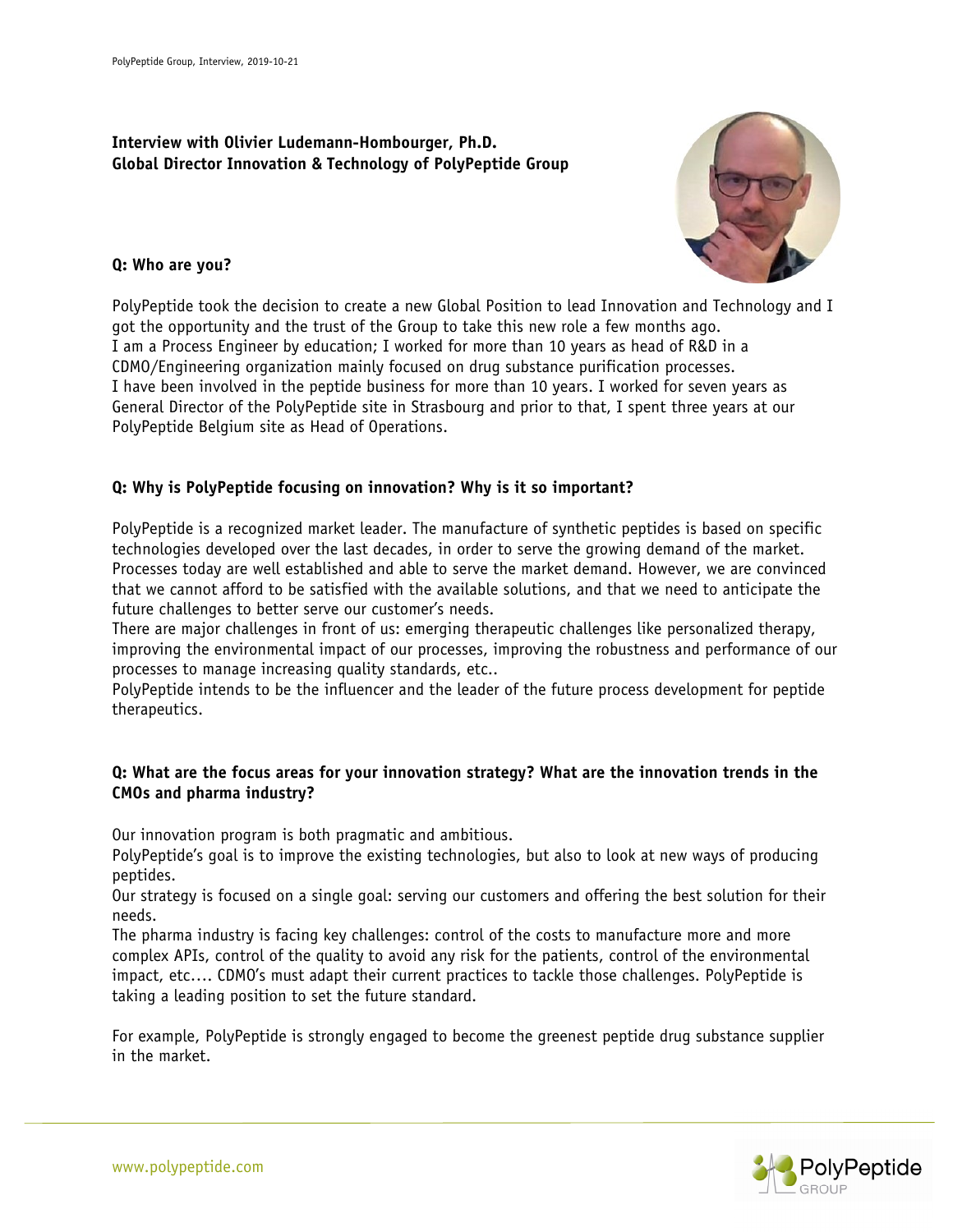In the short term, all PolyPeptide sites are engaged in an ambitious program to reduce the global DMF (Dimethylformamide) consumption by more than 30% in 3 years, this is a shared global objective for the entire organization. In parallel, PolyPeptide is developing greener but also more efficient processes based on alternative solvents. In the long term, alternative disruptive technologies are also being investigated. One example is the development of mechanochemistry to further reduce the solvent consumption; PolyPeptide initiated an exclusive collaboration program with the research institute IBMM in Montpellier, France.

PolyPeptide is promoting a collaborative and open approach, through scientific publications and communications on the latest advancements. We recently joined the "ACS Green Chemistry Institute, Pharmaceutical roundtable", sharing the value of this group to promote sustainable chemistry.

Another key area is related to Digitalization. PolyPeptide has a long experience in the development of automation and advanced control. Over the last years, efficient tools have been developed to improve the existing technologies. These tools are now deployed both in our development labs and in the manufacturing environment. The development in this area will clearly influence the manufacturing practices in the coming years. It will not only help to improve productivity, but also the quality by a better process control and reproducibility.

Process Modeling is also a valuable tool to assist the peptide chemist in his development. The practical experience in peptide & process chemistries, gained over the last decades is of high strategic value to our customers. New tools are developed to gather the gained expertise and to combine it with unique numerical models able to search for the best process with the fastest and most cost-effective development work.

We are continuously assessing new technologies and new practices, in order to answer the future challenges of the market. The development tools, the manufacturing process and the analytical tools must evolve to follow the new market challenges and PolyPeptide is clearly intending to lead these changes.

#### **Q: How is innovation handled and implemented within the Group?**

PolyPeptide is a multinational organization with several development and manufacturing sites around the world. This structure offers a unique flexibility to answer the market demand.

My role at PolyPeptide is to ensure the global coordination of our innovation programs from the initial assessment and feasibility study to the final deployment in production.

An innovation program is defined according to the global vision and strategy, together with the management of the Group and in close interaction with the Operations team. The research activity is supported by internal resources fully dedicated to innovation or by external collaborations, based on our strong international network. When the development of a new concept is completed, the deployment plan is defined across all sites, with global coordination, promoting interactions and secondments between the different teams. The innovation projects are a great source of motivation for our chemists and are excellent to cross-fertilize interaction in our organization.